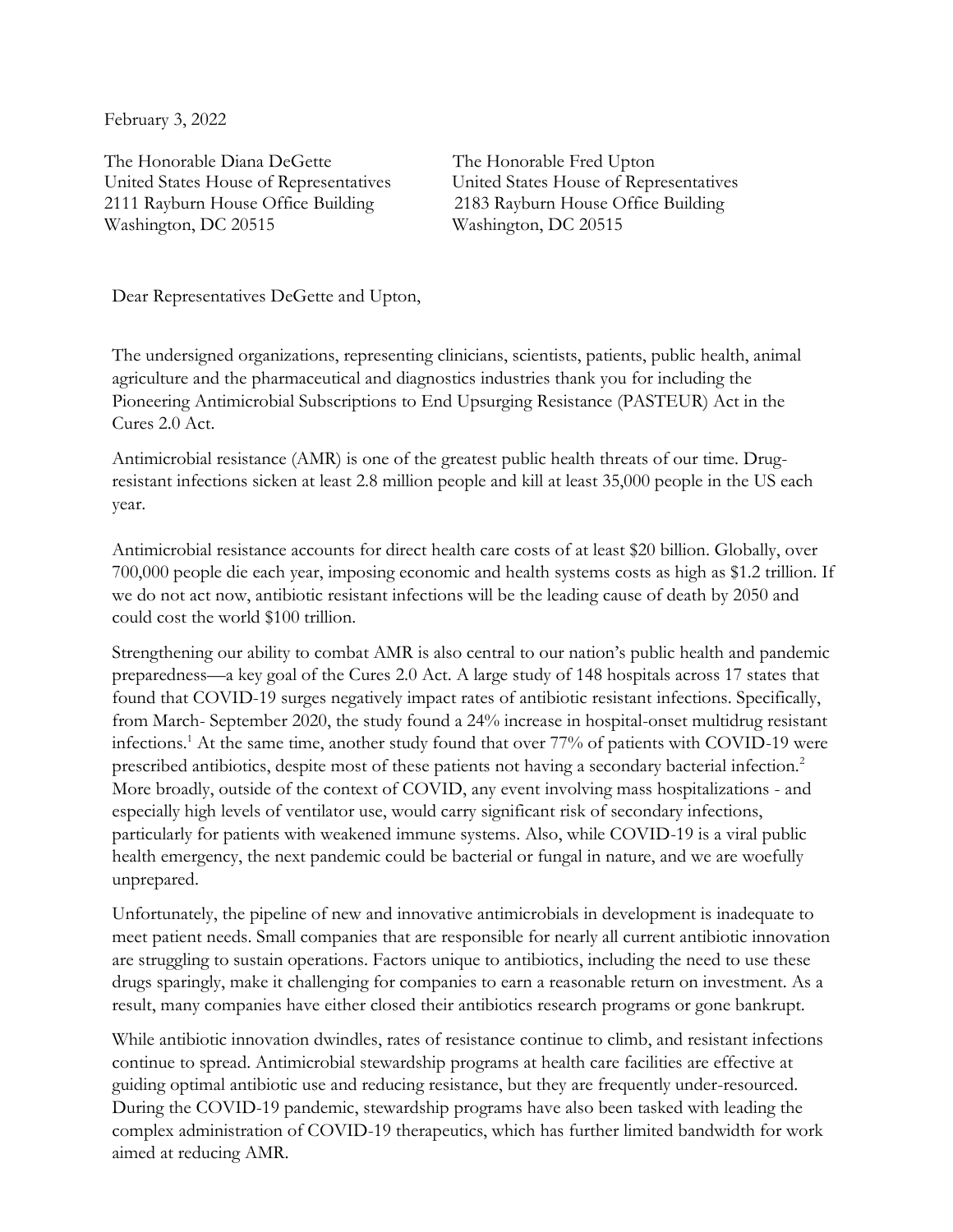The PASTEUR Act would provide important solutions on both fronts—revitalizing the antibiotics market by providing a predictable return on investment that is delinked from antibiotic use and establishing a new grant program to support antibiotic stewardship programs in hospitals.

Once again, we thank you for your leadership on Cures 2.0 and look forward to working with you to advance critical policies to combat antimicrobial resistance.

Sincerely,

Accelerate Diagnostics AdvaMedDx American Academy of Allergy, Asthma & Immunology American Society for Microbiology American Society of Tropical Medicine & Hygiene AMR Action Fund AMR.Solutions Antimicrobial Innovation Alliance Association for Professionals in Infection Control and Epidemiology Becton, Dickinson and Co. BEAM Alliance BIO Boston University Clarametyx Bioscience Inc. Cystic Fibrosis Foundation Duke-Margolis Center for Health Policy Emory University Antibiotic Resistance Center Emory University School of Medicine GARDP North America Genentech, Inc., A member of the Roche Group **GSK** Healthcare Leadership Council HealthyWomen HIV Medicine Association